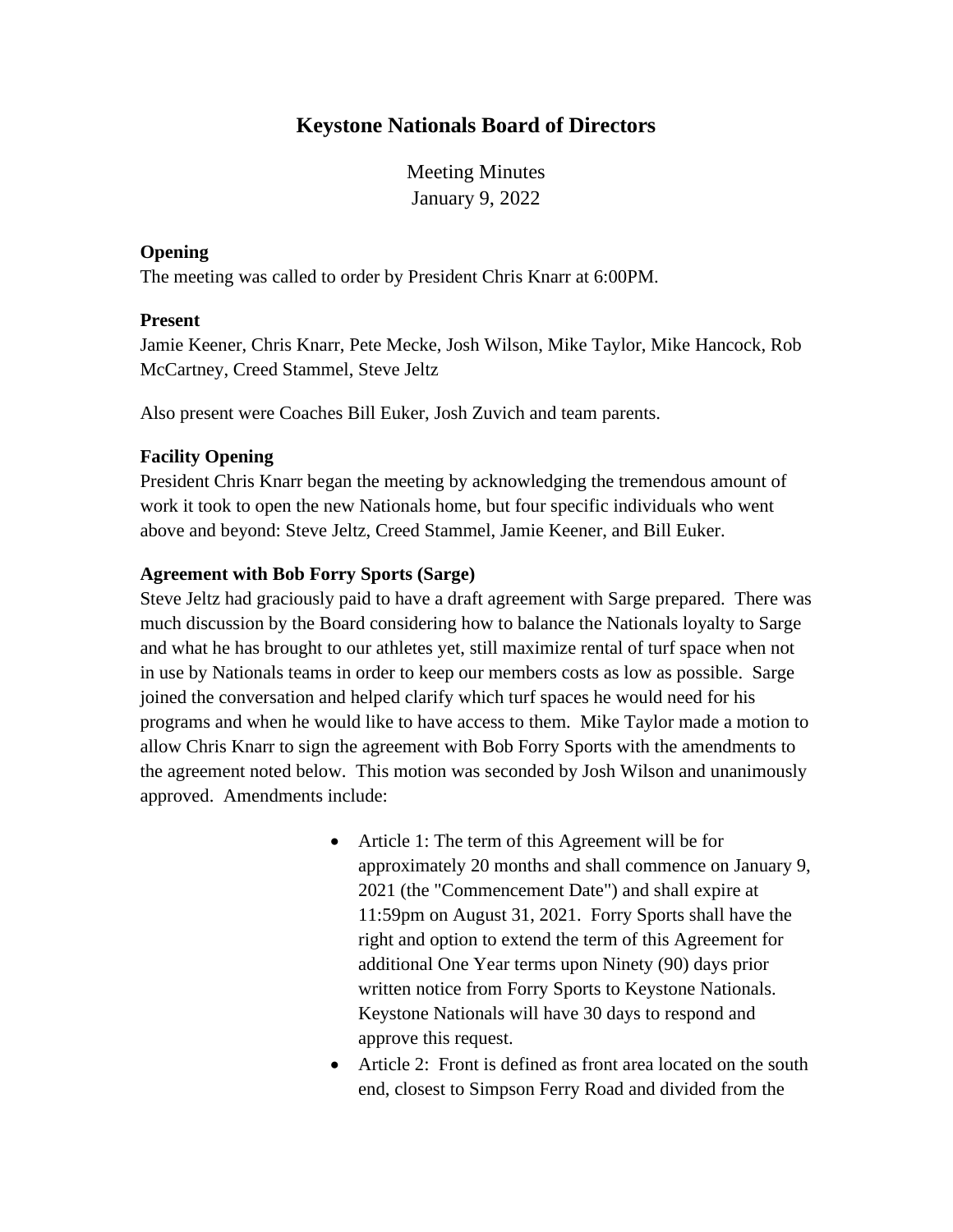main area by a cement block wall of 115 Allendale Road, Mechanicsburg, Pennsylvania 17055

- Article 3: Forry Sports may make, at the expense of Forry Sports, any and all necessary non-structural changes to the Front Area, necessary to support its operation. This includes, but is not limited to, any building code requirements necessary in the front area.
- Article 5: Turf time for Forry Sports will be held on the infield or front turf in the Main Practice Area as follows:

A) Mondays & Wednesdays: 4:30 p.m. to 5:15 p.m. (Keystone Nationals can join)

B) Wednesday 7 p.m. to 7:45 p.m. (front turf)

C) Saturday 7:00 a.m. to 7:45 a.m. (Keystone Nationals can join)

D) Other dates that can be coordinated with the Keystone Nationals Scheduler

In the event of a paying user, Keystone Nationals Scheduler will coordinate with Forry Sports to determine location of training sessions.

- Article 6: Forry Sports shall allow all members of Keystone Nationals 12 and up to join Forry Sports Speed and Agility program (free of charge) on Monday or Wednesday, and Keystone Nationals ages 8 to 11 on Saturdays. These allowances, in each individual case, will be subject to the prior approval of Forry Sports.
- Article 9 In return for Forry Sports' use of space in the Front Area along with other provisions here, Forry Sports shall make payment to Keystone Nationals in the amount of \$1,500.00 per month due on the 28th of each month with a Five (5) day grace period, upon occupancy permit being granted. This rate will increase commensurate with the pro rata share of the Keystone Nationals lease beginning on 9/1/22.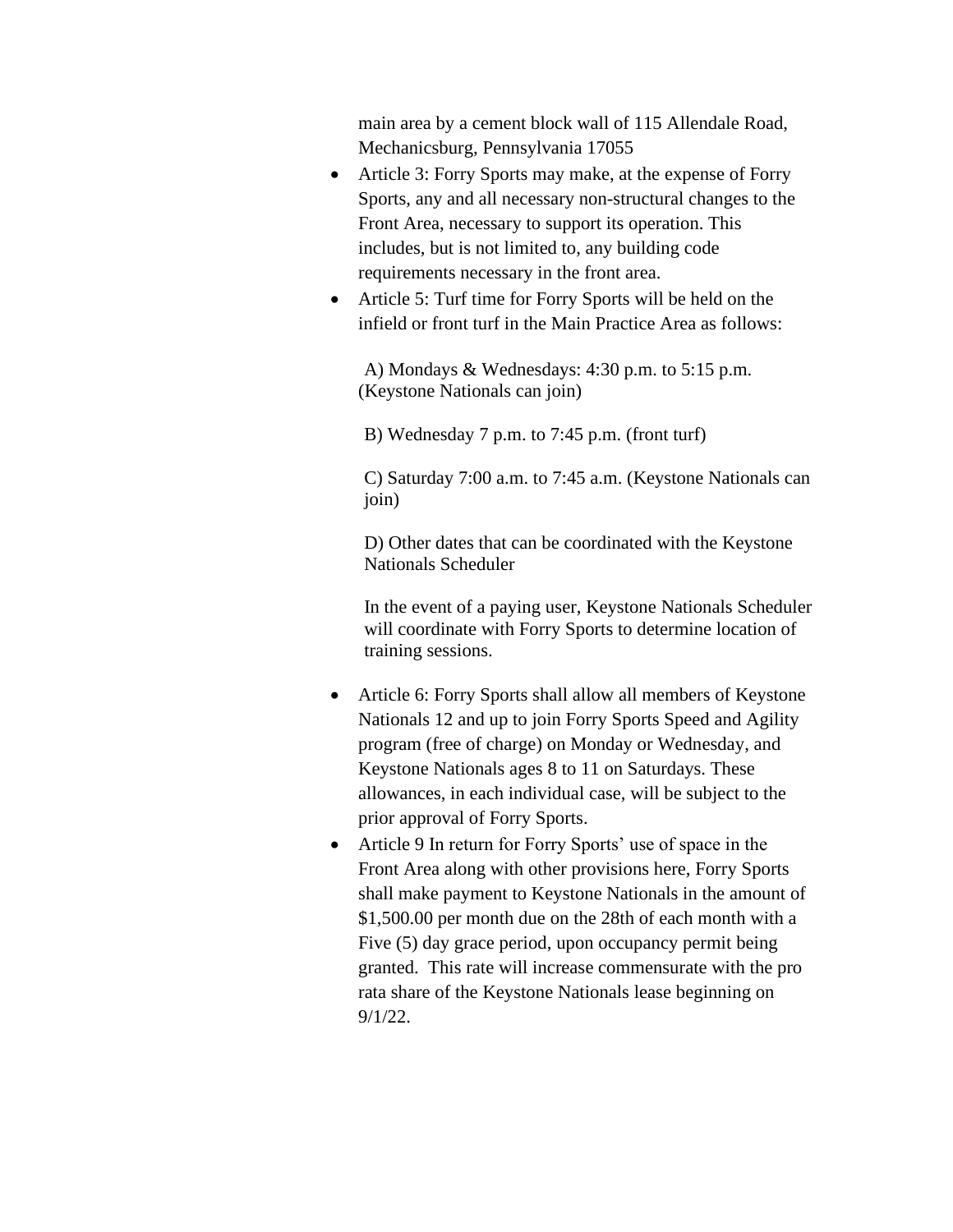## **Registration Updates**

Creed Stammel reported that currently 111 players have registered for the 2022 season and approximately half have paid.

### **Background Checks and Clearance for Coaches**

Chris Knarr confirmed that all coaches are to have PA State Police background checks and Child Welfare checks submitted to Keystone Nationals. There is a link with instructions on the Nationals Website. Once completed, clearance should be sent to Board member George Stroud.

### **Facility Task Force**

Now that the task force has completed their mission of opening the new Nationals home, a facility sub-committee will be formed with Jamie Keener and Creed Stammel to ensure continued maintenance and upkeep of the facility.

## **Softball**

A motion was made by Jamie Keener that the current logo in use by the 10U softball team become the official Keystone Nationals softball logo and that all future Nationals softball teams will use the same logo. This motion was seconded by Mike Taylor and unanimously approved.

#### **Open Discussion**

It was reported that 480 balls have bene purchased for the facility to be used in the cages and pitching tunnels. Coach Jeltz will approach Home Depot about donating buckets for the balls.

Mike Taylor will begin to research the next steps in the Nationals forming our own 501(c)3.

Chris Knarr will follow up with the Committees to work towards enacting our strategic plan.

Josh Zuvich reported that Tara Villareal has agreed to be the Facebook page Admin. Mike Taylor made a motion to have Kate Somers turn Facebook Administration over to Tara. This was seconded by Rob McCartney and unanimously approved.

Josh Zuvich also reported that he's like to work with the Finance Committee in a fundraising role. He will begin to work with Mike Taylor and Josh Trego.